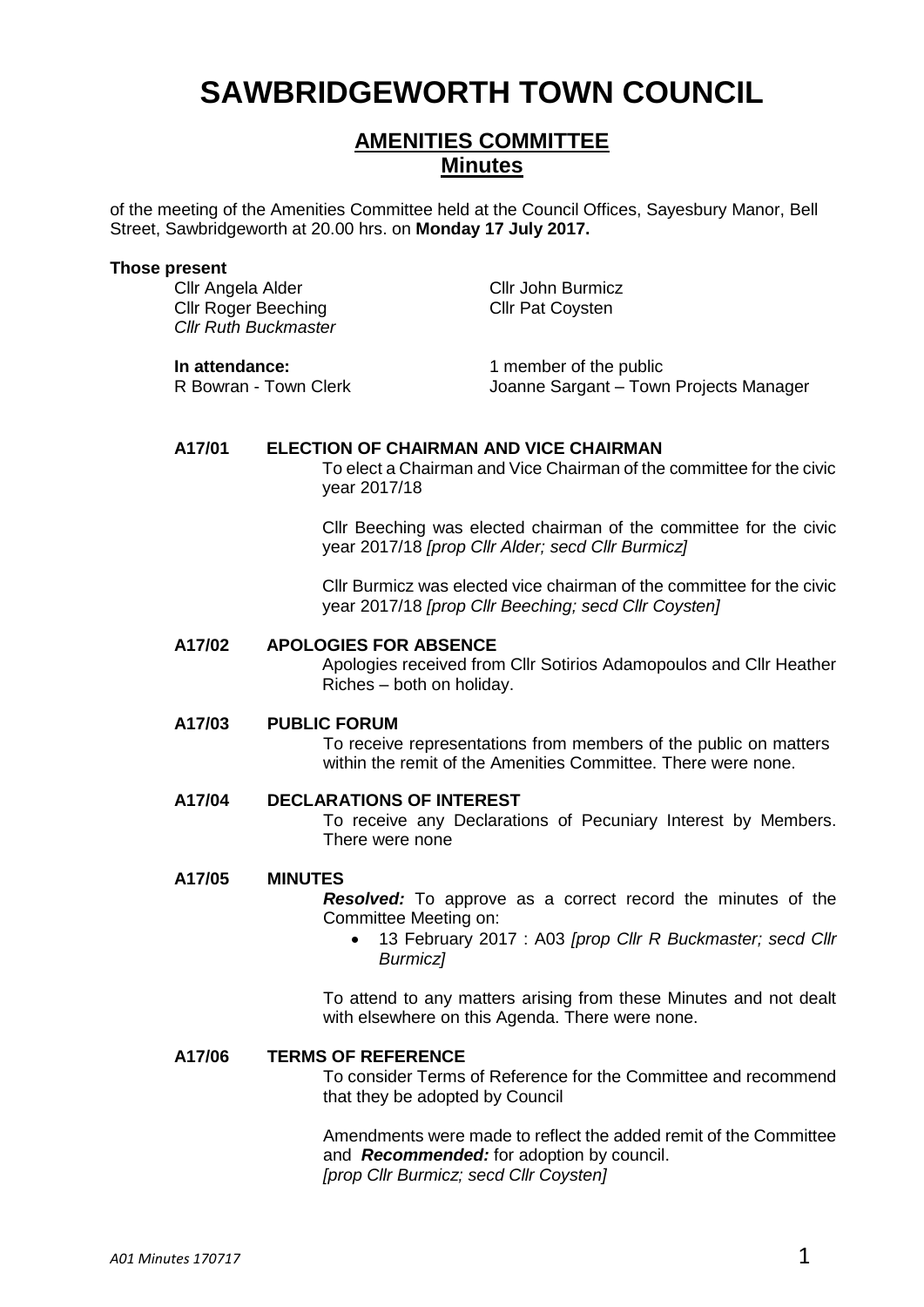# **A17/07 ALLOTMENTS**

To report on matters relating to Allotments

- Allotment Association. On-going dialogue between Admin Officer and chairmen of the two associations. Sub-contractors being used for maintenance. A higher degree of boundary maintenance will need prioritisation and budget consideration for 2018/19.
- Water Supplies. Several repairs carried out to taps. Council have committed to extend the water supply line on the Southbrook site.
- **Sites** 
	- o Bullfields. Some sites being prepared. Request for a site by U3A will be met shortly. Housing Association will be allowed access to the site to reinstate damaged fencing.
	- o Southbrook. Nothing specific to report.
	- o Bellmead. Nothing specific to report.
	- o Vantorts. Nothing specific to report.
- Waiting List. Is now down to 14 applicants. In answer to a question Clerk confirmed that plot sizes were being halved when becoming vacant. In answer to another question Clerk confirmed that the previously agreed rent increases will be notified to tenants in August/September.
- Site visits to be arranged for members of the committee

#### **A17/08 CEMETERY**

To report on matters relating to the Town Cemetery

- Inspections
	- o On-going concentration on compliance with cemetery regulations.
	- o More clients are coming to the council direct rather than going through funeral directors.
- **Maintenance** 
	- o Equipment. Purchase of a mulching mower which has proved a great success in a better cut and reducing the amount of grass cuttings for disposal.
	- o Sub-contractors
	- o Benches
- Development
	- o Marketing. Cemetery manager to provide a proposal for the production of a cemetery brochure
- Site visits to be arranged for members of the committee

# **A17/09 FOOTPATHS & OPEN SPACES**

To report on matters relating to Footpaths and Open Spaces

- Bullfields
	- o Play Equipment. Weekly inspections carried out and currently vandalism noted. RoSPA qualification obtained by Town Projects manager. Statutory inspection once a year.
	- o Litter Clearance. Now arranged directly by SYPRC management.
	- o Grass Cutting. Carried out under sub-contract as and when requested by SYPRC management. Call for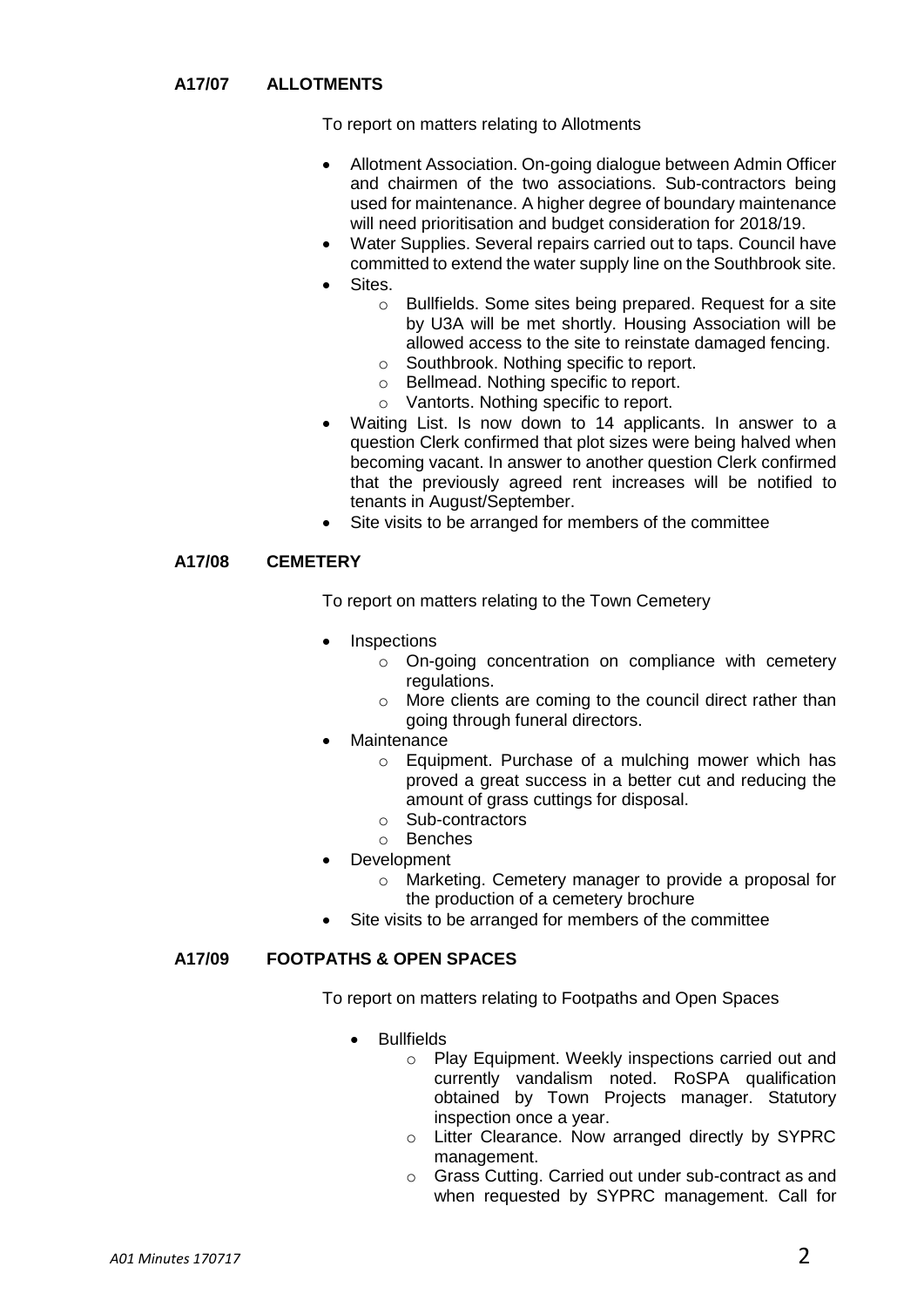cutting to be lower than at present. Ride-on mower to be adjusted to suit.

- West Road
	- o Play Equipment. Weekly inspections carried out and currently vandalism noted. RoSPA qualification obtained by Town Projects manager. Statutory inspection once a year.
	- o Litter Clearance. Carried out weekly by Ranger.
	- o Grass Cutting. Carried out weekly by Ranger
	- o Complaints about intrusion by dogs. Need to investigate segregating the Right of Way that passes through the play area.
- Other Areas
	- o Bell Street Flower Beds.
		- Maintained and are in a good state.
	- o London Road Flower Beds.
		- Sub-contractor has maintained and cleared the beds.
		- **EHDC** have been constructive in their attack on the rat infestation caused by access through damaged sewers.
		- **•** Clerk to approach HCC concerning a permanent solution to the collapsed sewers and the sinking of areas of the site.
- Town Green
	- o Nothing to report pending EHDC decision on granting access for potential building works at Central Surgery.
- Fair Green
	- $\circ$  Consideration of the best use of the area now that the council has become the Lord of the Manor.
	- o Suggestion that this was a possible venue for a weekly produce market. Members to sound out opinion of local people.
	- o Town Project Manager to present a paper on the possibilities for such an event.
	- o Discussion with EHDC regarding the responsibility for the future care and maintenance of the green.
- Footpaths
	- o General state is fair.
	- o Key areas which are under current investigation and for resolution are:
		- Kings Head Court to London Road
		- Southbrook to the river if ownership is established this may well need a substantial budgetary consideration in 2018/19.
		- School Lane/Leventhorpe.
	- o Site visits to be arranged for members of the committee
- Rivers Heritage Orchard
	- o Licencing obligations. Council still have to fabricate and install Permissive Rights notices.
	- o Volunteer Group. Continue with their maintenance days. Have asked for costings for the provision of equipment and services for the October Apple Day event.
	- o Grass Cutting. Volunteer group are now cutting paths and will only ask for council to do this *in extremis*.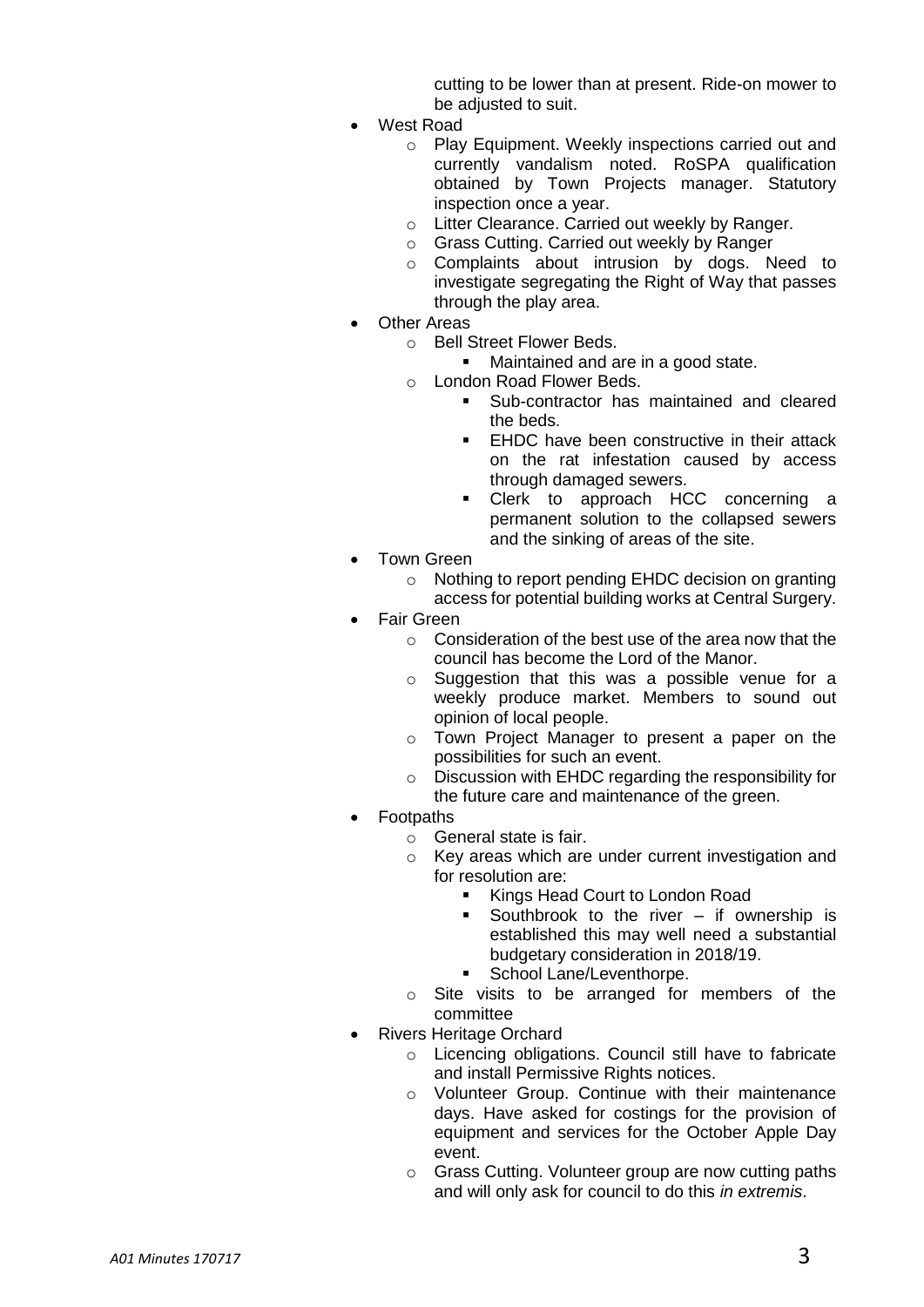# **A17/10 OPERATIONS**

To report on matters relating to Operations

- Community Transport
	- o Sawbobus. Clerk is considering future funding and is examining the possible application of an s22 operator's licence.
	- o Hire minibuses. The oldest minibus has now been disposed of and a refund of insurance premiums obtained. The remaining hire minibus is being well utilised. We have been able to assist BSMT by lending this vehicle to cover a breakdown.
- Events.
	- o Fun on the Field. Members wished it to be recorded that the Town Projects Manager, Joanne Sargant, had yet again created a first class event which was even better than the year before. Reported that the budgeted profit of £500 had been met and also that £400 was available for distribution to the canine charities. Discussion around future events and maybe an expansion into another venue, possibly Pishiobury Park.
	- o WW1 Herts at War. Dedication of Hertfordshire memorial at Siint Juliaan. Party of 20 going to the Ypres area from Sawbridgeworth on 29-31 July.
	- o Christmas Lights. The annual major event is now in the planning stage.

# **A17/11 CIVIC AMENITIES**

To report on matters relating to Civic Amenities

- Ranger Activities.
	- o In addition to his duties at the cemetery and Pay areas, the Ranger is subcontracted to water plants at Gilston & Eastwick and cut grass at SYPRC.
- Manor Facilities.
	- o Chamber continues to be hired out for occasional functions and is a free of charge venue to nominated groups. CAB use a room on one Monday morning a month.
	- o Police Suite. Continues to be actively used as an office and as a meeting venue.
	- o CCTV monitoring station. Is in frequent use mainly in support of the police.
	- o Radio Scheme. Clerk has expressed practical support for the police/EHDC joint initiative to introduce a radio scheme for connecting businesses.
- Floral Displays
	- o Budget consideration to be made in 2018/19 for a complete change to town hanging baskets.
- Public Conveniences.
	- o There have been no further proposals made by EHDC in respect of the renewal and responsibilities project.
- War Memorial Repairs
	- o Clerk confirmed that all information and opinion from the Diocesan Advisory Committee had been passed to Abbey